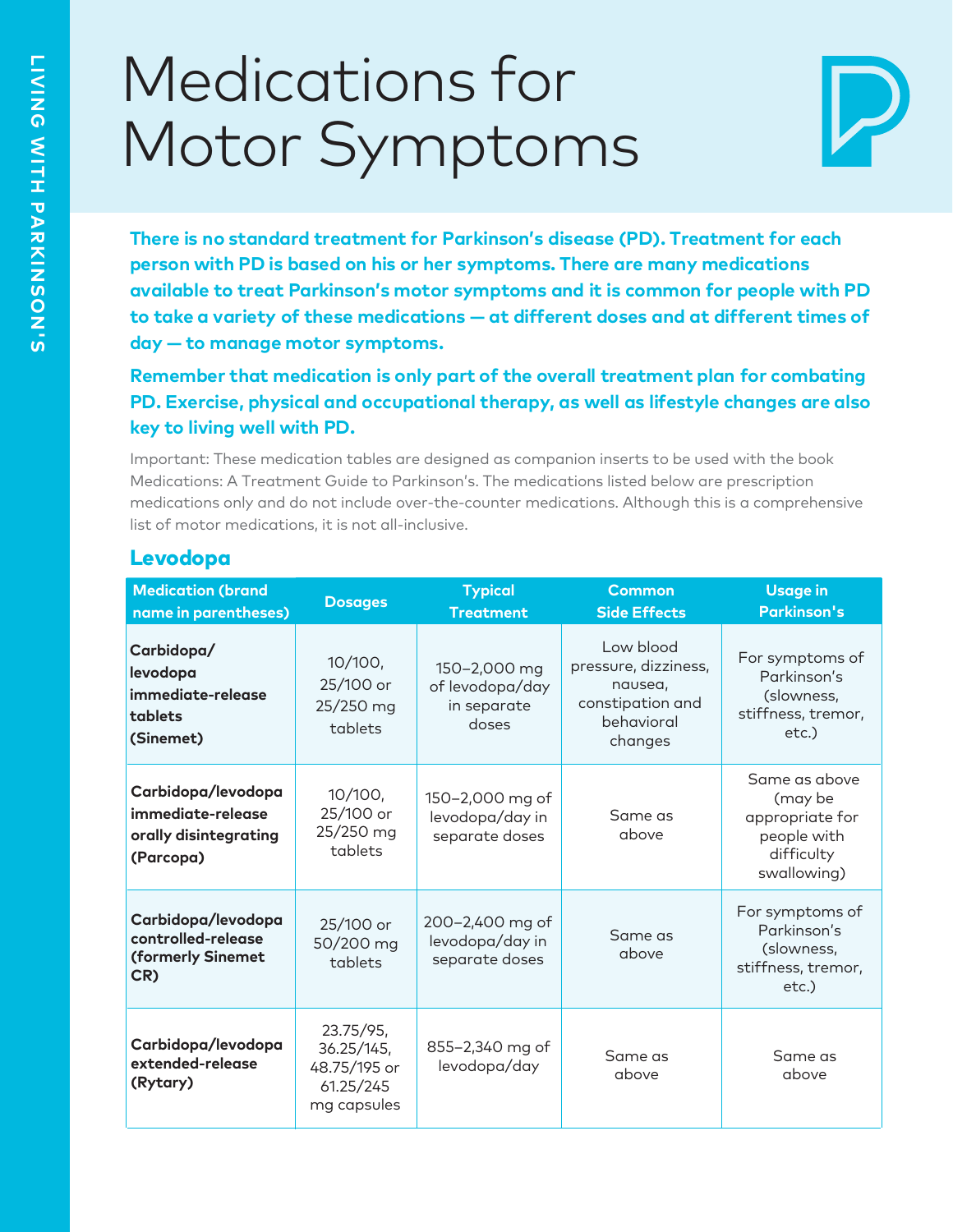| <b>Medication (brand</b><br>name in parentheses)                                                                        | <b>Dosages</b>                                                                                                   | <b>Typical</b><br><b>Treatment</b>                                             | <b>Common</b><br><b>Side Effects</b>                                             | <b>Usage in</b><br><b>Parkinson's</b>                                                              |  |
|-------------------------------------------------------------------------------------------------------------------------|------------------------------------------------------------------------------------------------------------------|--------------------------------------------------------------------------------|----------------------------------------------------------------------------------|----------------------------------------------------------------------------------------------------|--|
| Carbidopa/<br>levodopa/<br>entacapone tablets<br>(Stalevo)<br>[see: entacapone in<br><b>COMT-Inhibitors</b><br>section] | 12.5/50/200,<br>18.75/75/200,<br>25/100/200,<br>31.25/125/200,<br>37.5/150/200<br>or<br>50/200/200<br>mg tablets | 150-1,200 mg of<br>levodopa/day                                                | Same as above<br>plus diarrhea and<br>discolored urine<br>(due to<br>entacapone) | Replacement for<br>immediate-<br>release<br>carbidopa/<br>levodopa for<br>"on/off"<br>fluctuations |  |
| Carbidopa/<br>levodopa enteral<br>suspension<br>(Duopa) via<br>surgically<br>implanted tube in<br>small intestine       | 4.86/20 per<br>mL                                                                                                | Up to 2,000<br>mg of<br>levodopa<br>over 16<br>daytime<br>hours                | Low blood<br>pressure,<br>dizziness, nausea<br>and constipation                  | For the<br>treatment of<br>"on/off"<br>fluctuations in<br>advanced<br>Parkinson's                  |  |
| Levodopa<br>inhalation<br>powder (Inbrija)                                                                              | 42 mg per<br>capsule                                                                                             | 84 mg<br>(2 capsules)<br>inhaled by<br>mouth up to<br>5 times/day<br>as needed | Same as above<br>plus cough                                                      | For intermittent,<br>sudden "off"<br>episodes in<br>combination with<br>carbidopa/levodopa         |  |

#### Dopamine Agonists

| <b>Medication (brand</b><br>name in parentheses)               | <b>Dosages</b>                                             | <b>Typical</b><br><b>Treatment</b>                    | <b>Common</b><br><b>Side Effects</b>                                                                                                                            | <b>Usage in</b><br><b>Parkinson's</b>                                                                              |
|----------------------------------------------------------------|------------------------------------------------------------|-------------------------------------------------------|-----------------------------------------------------------------------------------------------------------------------------------------------------------------|--------------------------------------------------------------------------------------------------------------------|
| <b>Ropinirole</b><br>(formerly Requip)                         | 0.25, 0.5,<br>1, 2, 3, 4 or<br>5 <sub>mg</sub><br>tablets  | $9 - 24$ mg<br>total/day in<br>3 separate<br>doses    | Low blood<br>pressure,<br>dizziness, nausea,<br>leg swelling,<br>confusion, sleep<br>attacks and<br>behavioral<br>changes, including<br>compulsive<br>behaviors | For symptoms of<br>Parkinson's<br>(slowness,<br>stiffness, tremor,<br>etc.) and restless<br>legs syndrome<br>(RLS) |
| Ropinirole extended-<br>release (formerly<br><b>Requip XL)</b> | 2, 4, 6, 8 or<br>$12 \, mg$<br>tablets                     | $8 - 24$ mg<br>once/day                               | Same as<br>above                                                                                                                                                | Same as<br>above                                                                                                   |
| Pramipexole<br>(Mirapex)                                       | 0.125, 0.25,<br>0.5, 0.75, 1<br>or 1.5 mg<br>tablets       | $1.5 - 4.5$ mg<br>total/day in<br>3 separate<br>doses | Same as<br>above                                                                                                                                                | Same as<br>above                                                                                                   |
| Pramipexole<br>extended-release<br>(Mirapex ER)                | 0.375, 0.75,<br>1.5, 2.25, 3,<br>3.75 or 4.5<br>mg tablets | $1.5 - 4.5$ mg<br>once/day                            | Same as<br>above                                                                                                                                                | Same as<br>above                                                                                                   |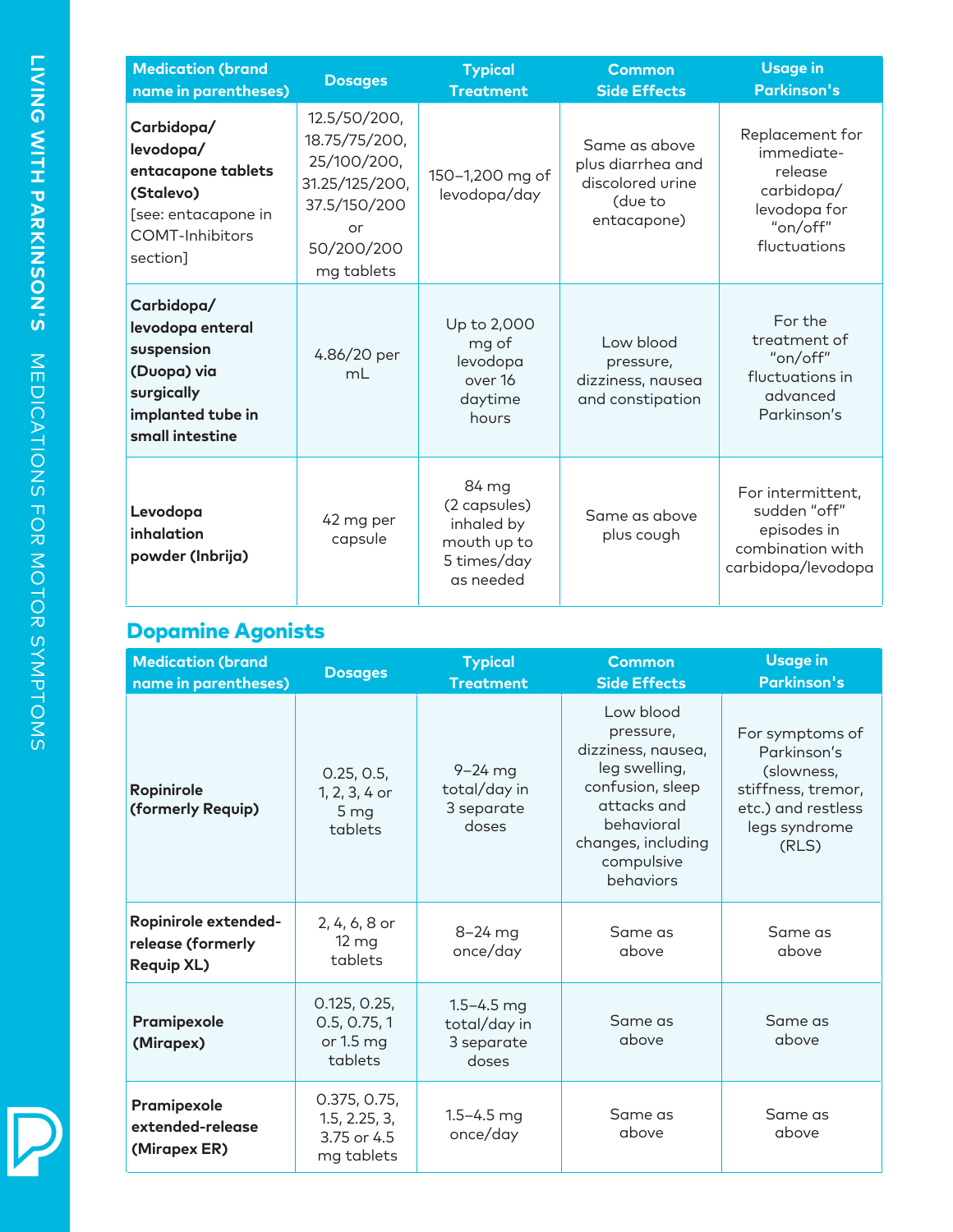# Dopamine Agonists

| <b>Medication (brand</b><br>name in parentheses)       | <b>Dosages</b>                     | <b>Typical</b><br><b>Treatment</b> | <b>Common</b><br><b>Side Effects</b>                                                                                                                                                             | <b>Usage in</b><br><b>Parkinson's</b>                                                                                 |  |
|--------------------------------------------------------|------------------------------------|------------------------------------|--------------------------------------------------------------------------------------------------------------------------------------------------------------------------------------------------|-----------------------------------------------------------------------------------------------------------------------|--|
| <b>Rotigotine (Neupro)</b>                             | 1, 2, 3, 4, 6<br>or 8 mg<br>patch  | $4-8$ mg<br>once/<br>day           | Low blood pressure,<br>dizziness, nausea,<br>leg swelling,<br>confusion, sleep<br>attacks and<br>behavioral changes,<br>including<br>compulsive<br>behaviors, and<br>possible skin<br>irritation | For symptoms<br>of Parkinson's<br>(slowness,<br>stiffness,<br>tremor, etc.)<br>and restless<br>legs syndrome<br>(RLS) |  |
| <b>Apomorphine HCI</b><br>injection<br>(Apokyn)        | 10 mg/mL<br>vial                   |                                    | Same as above<br>plus possible<br>injection site<br>irritation                                                                                                                                   | For<br>intermittent,<br>sudden<br>"off" episodes                                                                      |  |
| <b>Apomorphine HCI</b><br>sublingual film<br>(Kynmobi) | 10, 15, 20, 25<br>or 30 mg<br>film |                                    | Same as above<br>plus possible<br>mouth/throat<br>irritation                                                                                                                                     | Same as<br>above                                                                                                      |  |

#### MAO-B Inhibitors

| <b>Medication (brand</b><br>name in parentheses)            | <b>Dosages</b>                    | <b>Typical</b><br><b>Treatment</b>                               | <b>Common</b><br><b>Side Effects</b>                                                | <b>Usage in</b><br><b>Parkinson's</b>                                                                                                    |
|-------------------------------------------------------------|-----------------------------------|------------------------------------------------------------------|-------------------------------------------------------------------------------------|------------------------------------------------------------------------------------------------------------------------------------------|
| <b>Selegiline (formerly</b><br>Eldepryl)                    | 5 mg<br>tablets<br>or<br>capsules | 5 <sub>mg</sub><br>twice/day<br>(with<br>breakfast and<br>lunch) | Nausea, dry<br>mouth,<br>lightheadedness,<br>constipation; may<br>worsen dyskinesia | May be used<br>glone or with<br>carbidopa/<br>levodopa for<br>symptoms of<br>Parkinson's<br>(slowness,<br>stiffness, tremor,<br>$etc.$ ) |
| <b>Rasagiline (Azilect)</b>                                 | 0.5 or 1.0 mg<br>tablets          | 1 <sub>mg</sub><br>once/day                                      | Same as<br>above                                                                    | Same as<br>above                                                                                                                         |
| <b>Selegiline HCL orally</b><br>disintegrating<br>(Zelapar) | $1.25$ or $2.5$<br>mg tablets     | $1.25 - 2.5$ mg<br>once/day                                      | Same as<br>above                                                                    | Same as<br>above                                                                                                                         |
| <b>Safinamide</b><br>(Xadago)                               | 50 or 100<br>mg tablets           | 50 or 100 mg<br>once/day                                         | Same as<br>above                                                                    | May be used with<br>carbidopa/<br>levodopa for<br>"on/off"<br>fluctuations                                                               |

P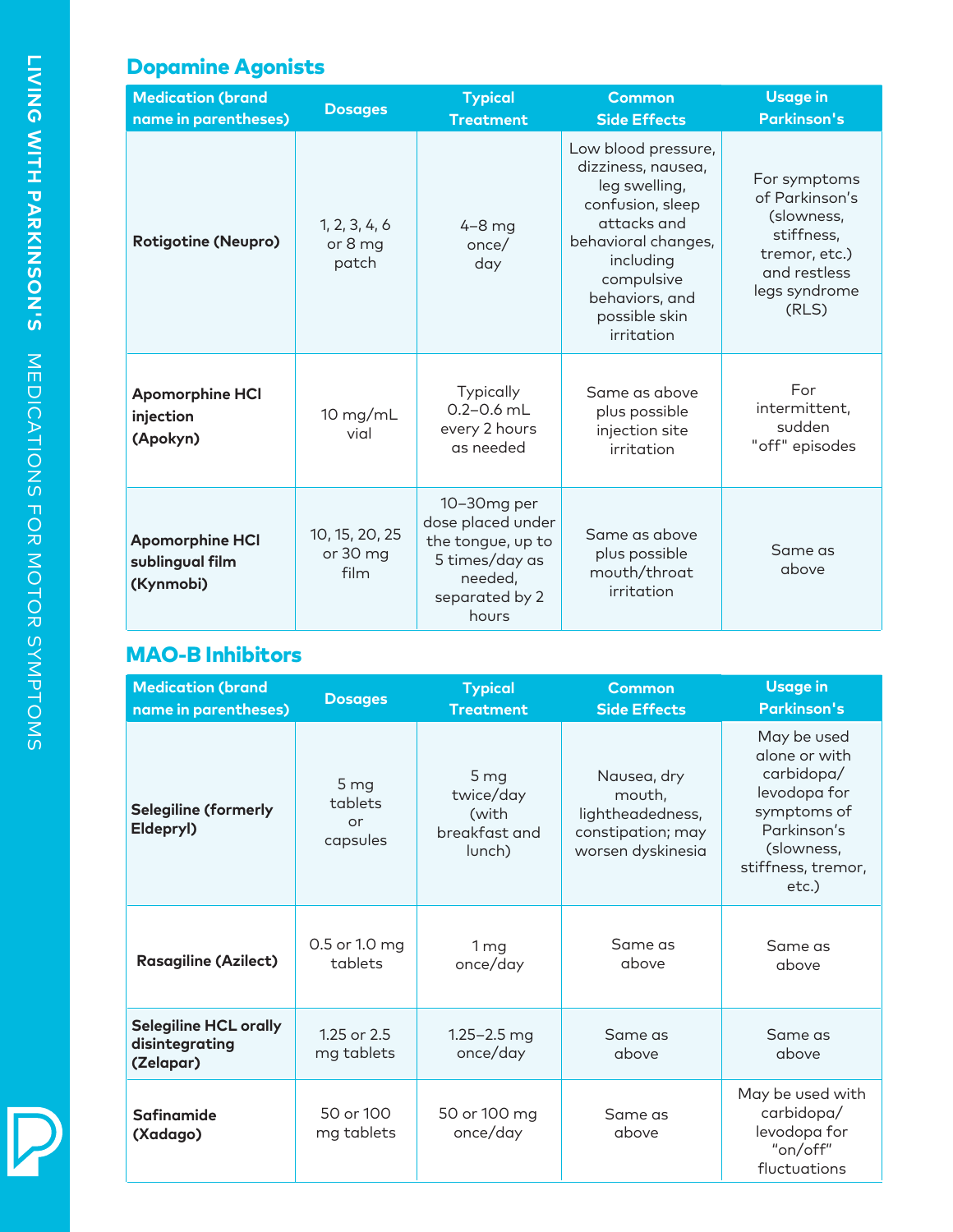#### COMT-Inhibitors

| <b>Medication (brand</b><br>name in parentheses) | <b>Dosages</b>          | <b>Typical</b><br><b>Treatment</b>                                 | <b>Common</b><br><b>Side Effects</b>                                                                                               | <b>Usage in</b><br><b>Parkinson's</b>                                                 |
|--------------------------------------------------|-------------------------|--------------------------------------------------------------------|------------------------------------------------------------------------------------------------------------------------------------|---------------------------------------------------------------------------------------|
| Entacapone<br>(Comtan)                           | 200 mg<br>tablets       | 200 mg<br>tablets with<br>each<br>levodopa<br>dose                 | Increased side<br>effects of<br>levodopa<br>(dyskinesia, low<br>blood pressure/<br>dizziness),<br>diarrhea and<br>discolored urine | Used in<br>combination with<br>carbidopa/<br>levodopa for<br>"on/off"<br>fluctuations |
| <b>Opicapone</b><br>(Ongentys)                   | 25 or 50 mg<br>capsules | 50 mg<br>once/day at<br>bedtime                                    | Increased<br>side effects<br>of levodopa                                                                                           | Same as<br>above                                                                      |
| <b>Tolcapone</b><br>(Tasmar)                     | 100 mg<br>tablets       | 100 mg<br>up to<br>3 times/day<br>Maximum<br>200 mg<br>3 times/day | Increased side<br>effects of levodopa<br>plus diarrhea,<br>discolored urine<br>and can cause liver<br>problems                     | Same as<br>above                                                                      |

## Adenosine A2A Antagonists

| <b>Medication (brand</b>            | <b>Dosages</b>         | <b>Typical</b>           | <b>Common</b>                                               | <b>Usage in</b>                                                                     |
|-------------------------------------|------------------------|--------------------------|-------------------------------------------------------------|-------------------------------------------------------------------------------------|
| name in parentheses)                |                        | <b>Treatment</b>         | <b>Side Effects</b>                                         | <b>Parkinson's</b>                                                                  |
| <b>Istradefylline</b><br>(Nourianz) | 20 or 40<br>mg tablets | $20 - 40$ mg<br>once/day | Dyskinesia,<br>insomnia,<br>hallucinations<br>and dizziness | Used in<br>combination with<br>carbidopa/<br>levodopa for "on/<br>off" fluctuations |

### Amantadine

| <b>Medication (brand</b>              | <b>Dosages</b>                             | <b>Typical</b>                 | <b>Common</b>                                                                                                                                                               | <b>Usage in</b>                                                          |
|---------------------------------------|--------------------------------------------|--------------------------------|-----------------------------------------------------------------------------------------------------------------------------------------------------------------------------|--------------------------------------------------------------------------|
| name in parentheses)                  |                                            | <b>Treatment</b>               | <b>Side Effects</b>                                                                                                                                                         | <b>Parkinson's</b>                                                       |
| Amantadine<br>(formerly<br>Symmetrel) | $100 \text{ mg}$<br>capsules or<br>tablets | 100 mg<br>$2 - 3$<br>times/day | Dizziness,<br>hallucinations,<br>nausea,<br>confusion, leg<br>discoloration, low<br>blood pressure<br>when standing,<br>dry mouth,<br>constipation and<br>urinary retention | For levodopa-<br>induced<br>dyskinesia and<br>symptoms of<br>Parkinson's |